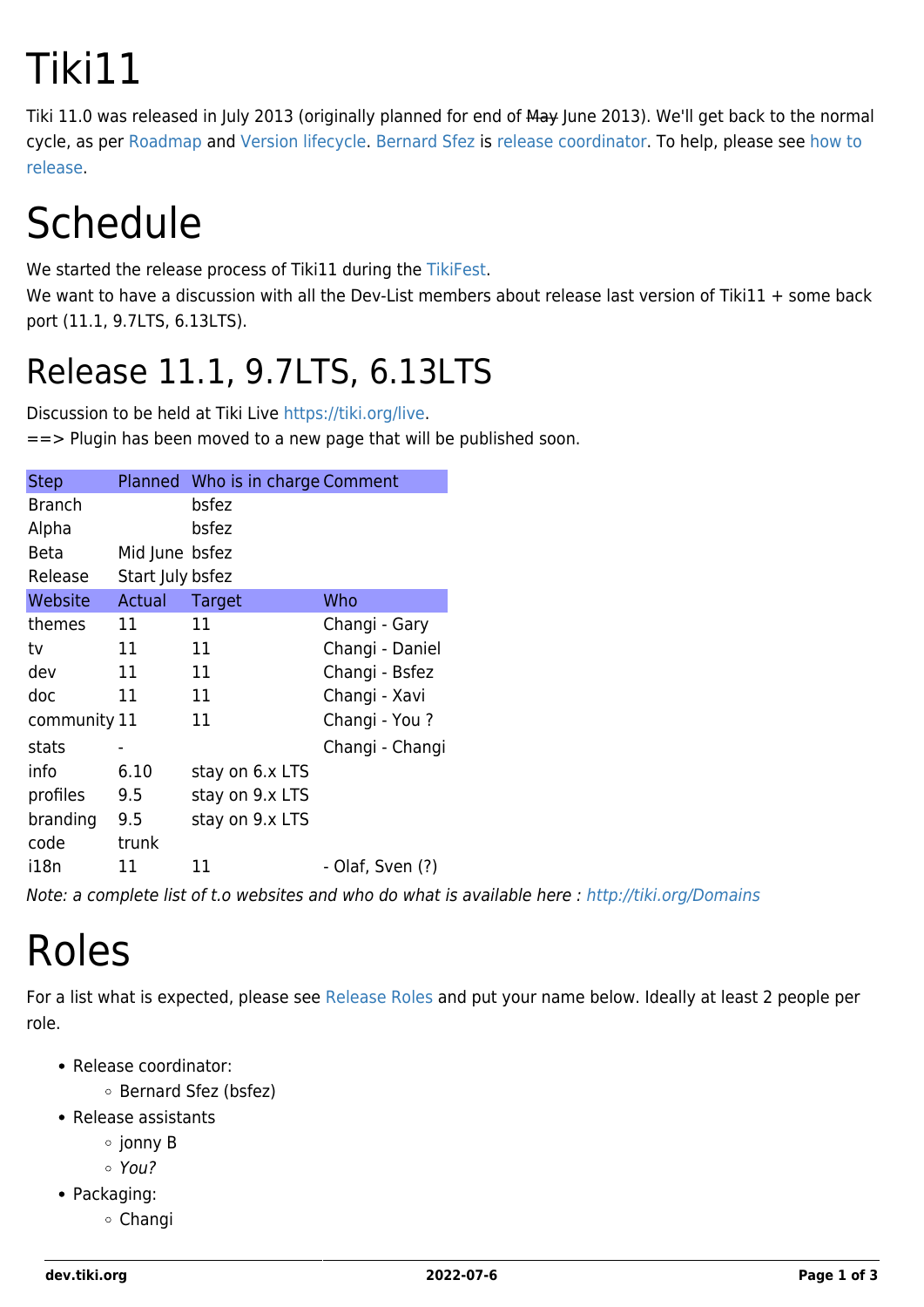- Test team:
	- Bsfez
	- Geoff
	- ∘ luci
	- pascalstjean
	- $\circ$  You?
- Documentation:
	- Xavi
	- You?
- Communications:
	- $\circ$  Rick (usually ok?)
- Profiles:
	- $\circ$  You?
- UI & Themes:
	- You?
- Community
	- Marc
	- $\circ$  You?

Other roles to be ideally filled: Security, i18n, Infrastructure, Legal - add yourself to the list above if you can help in any of these, or other, areas.

### Roadmap

- 1. Give the release a name. Proposals:
	- 1. Agena (the 10th brightest star in the sky in May)
	- 2. Porrima (names of two ancient goddesses of prophecy)
	- 3. Vindemiatrix (signifying the Grape-gatherer)
	- 4. Vega

I would have like Apollo (in reference to Apollo 11) but Apollo is an Asteroid.

- 1. Check the status for each [Pre-Dogfood Server](http://tiki.org/Pre-Dogfood%20Server) and fix all bugs
- 2. Fix all bugs reported at [Regressions in trunk](https://dev.tiki.org/Regressions-in-trunk)
- 3. [Start branch 11 from trunk](https://dev.tiki.org/How-to-release#Create_a_branch_if_you_are_releasing_a_major_version)
- 4. Move some tiki.org sites from branches/10.x to branches/11.x/
	- tv.tiki.org
	- themes.tiki.org
	- o dev.tiki.org done
- 5. Fix bugs uncovered by the upgrades above (which we should have caught in the pre-dogfood server)
- 6. Release an Alpha
- 7. Move some more tiki.org sites from branches/10.x to branches/11.x/
	- doc.tiki.org
	- o tiki.org (Community)
- 8. Release a Beta at the end of the [TikiFest](http://tiki.org/TikiFestMontreal-Ottawa11) before mid June 2013
- 9. Release Tiki 11 end June, start July 2013